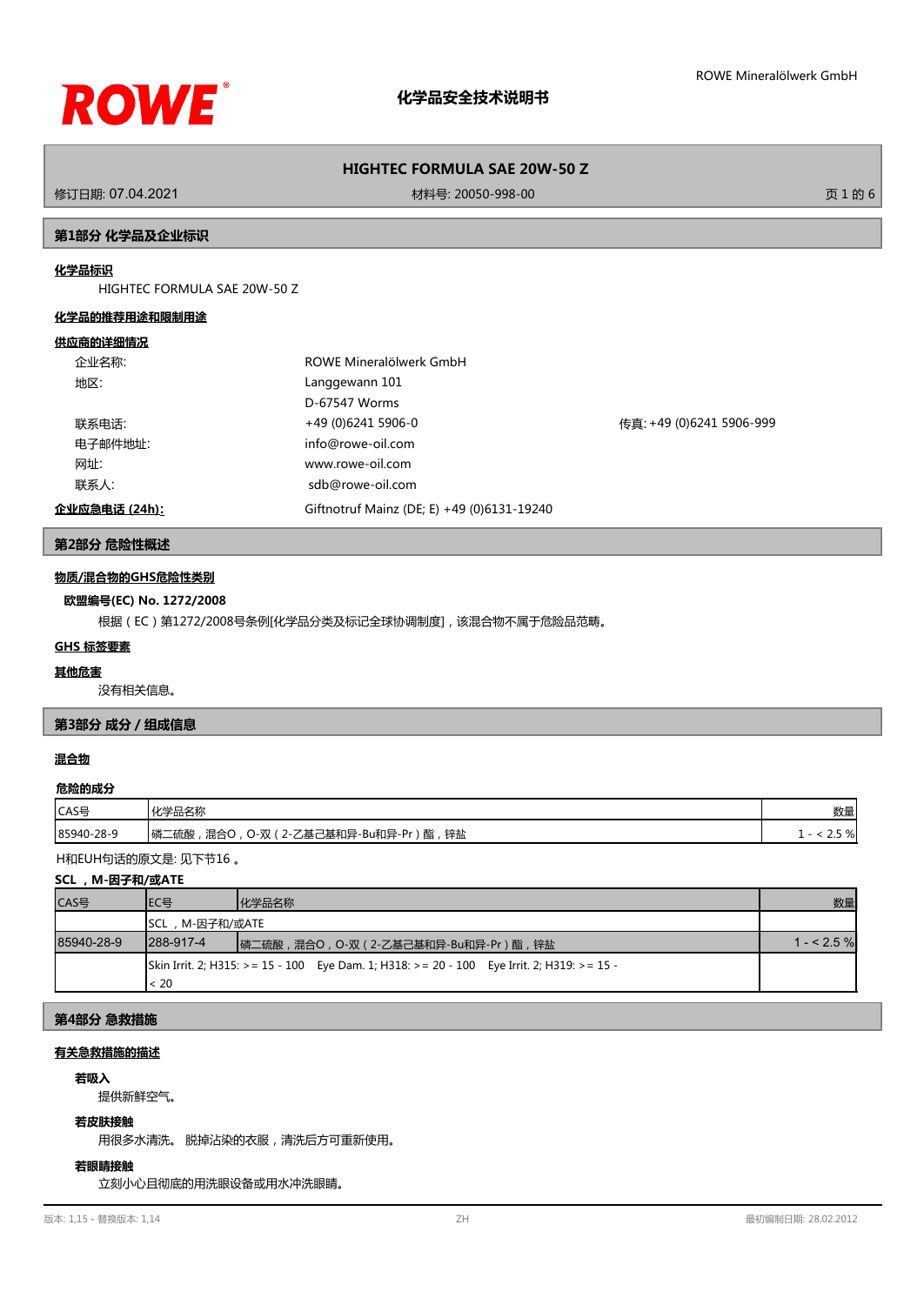作为<br>1999年 - 1999年 - 1999年 - 1999年 - 1999年 - 1999年 - 1999年 - 1999年 - 1999年 - 1999年 - 1999年 - 1999年 - 1999年 - 1999年<br>1999年 - 1999年 - 1999年 - 1999年 - 1999年 - 1999年 - 1999年 - 1999年 - 1999年 - 1999年 - 1999年 - 1999年 - 1999年 - 199

#### **若食入**

立刻漱口,喝1杯水。

## **最重要的症状和健康影响**

没有相关信息。

## **对医生的特别提示**

症状处理。

#### **第5部分 消防措施**

#### **灭火介质**

**适合的灭火剂**

依照周边环境决定防火措施。

## **特别危险性**

不易燃 。

### **消防人员的特殊保护设备和防范措施**

火灾时: 使用不受周围空气影响的呼吸防护器。

## **其他资料**

分开收集受污染的灭火水。切勿使其流入排水管道或地表水域。

### **第6部分 泄漏应急处理**

#### **作业人员防护措施、防护装备和应急处置程序**

**一般提示**

使用个人防护装备

#### **环境保护措施**

勿使之进入地下水或水域。

#### **泄漏化学品的收容、清除方法及所使用的处置材料**

#### **其他资料或数据**

用会吸收液体的材料(沙、硅藻土、酸粘合剂、通用粘合剂)吸取。 取出的材料根据清除那一章处理。

## **参照其他章节**

安全处理: 见 段 7 个人防护装备: 见 段 8 垃圾处理: 见 段 13

## **第7部分 操作处置与储存**

## **操作注意事项**

不需要特别的预防措施。 **关于安全操作的提示**

## **关于防火、防爆的提示**

不需要特别的防火措施。

## 脱掉沾染的衣服。 休息前和工作结束时请洗手。 在工作场所不饮食、不抽烟、不擤鼻涕。 **针对一般职业卫生保健的提示**

### **安全储存的条件,包括任何不兼容性**

**对存放空间和容器的要求**

容器密封好。

## **共同存放的提示**

不需要特别的预防措施。

## **第8部分 接触控制和个体防护**

#### **控制参数**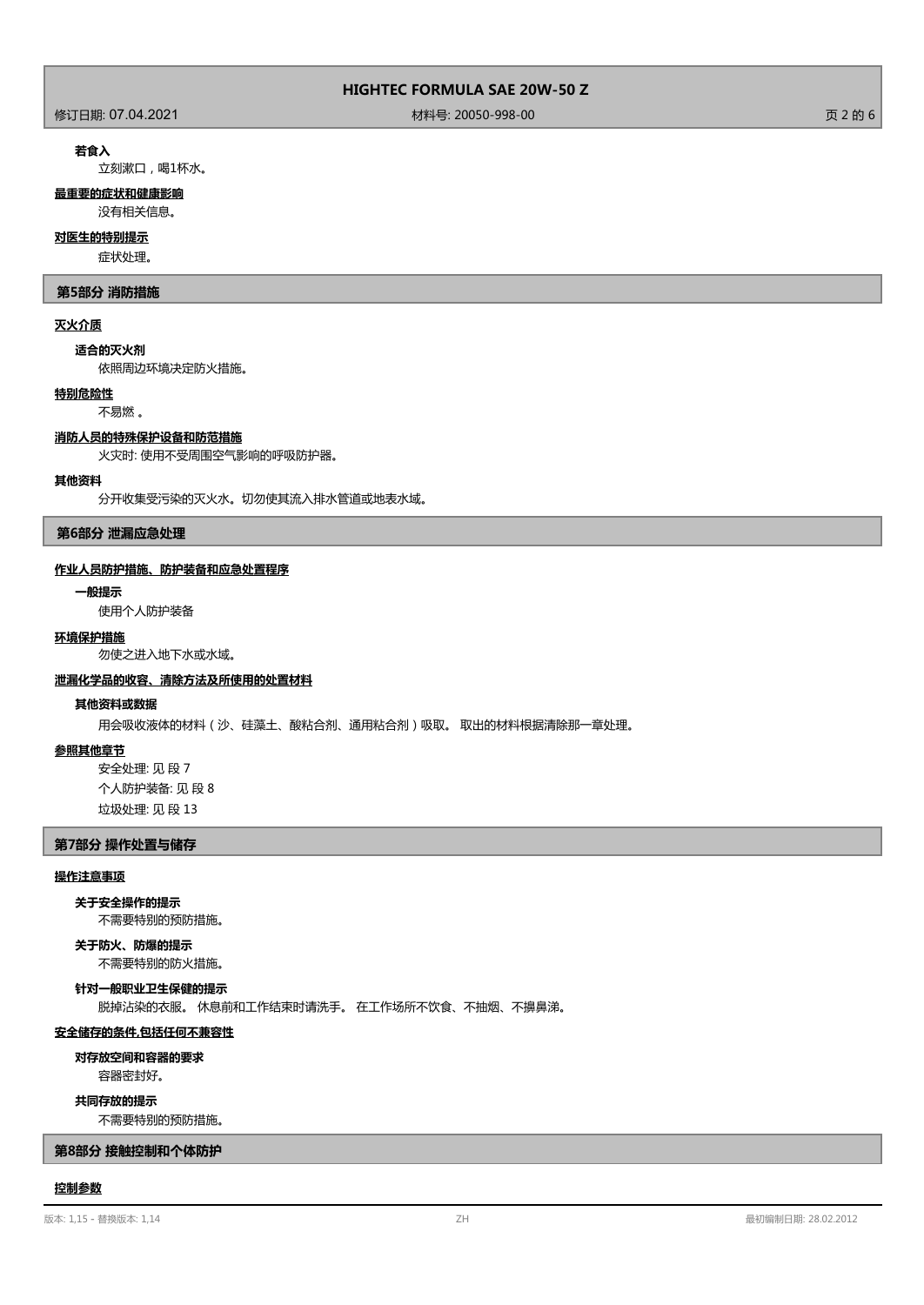修订日期: 07.04.2021 材料号: 20050-998-00 页 3 的 6

**测试标准**

## **工程控制方法**

## **保护和卫生措施**

## **眼部/面部防护**

戴防护眼罩/戴防护面具。

## **手部防护**

处理化学工作材料时,只能戴带有CE认证标记含四位数检验号码的化学防护手套。 挑选抗化学药品的防护手套 时,必须视工作场所特性而定的危险物质浓度和数量而定。 最好向手套制造厂家询问清楚以上所提特殊用途的 手套之化学药品抵抗性。

## **皮肤和身体防护**

防护服的使用。

### **呼吸防护**

在通风不足的情况下 戴呼吸防护装置。

## **第9部分 理化特性**

#### **基本物理和化学性质信息**

| 聚合状态: |     |
|-------|-----|
| 颜色:   | 棕色  |
| 气味:   | 特征性 |

| 物理状态变化                |                                          |                      |
|-----------------------|------------------------------------------|----------------------|
| 熔点/凝固点:               | 没有界定                                     |                      |
| 沸点或初始沸点和沸腾范围:         | 没有界定                                     |                      |
| 倾点:                   | $\sim$ -21 °C                            |                      |
| t                     |                                          | <b>DIN ISO 3016</b>  |
| 闪点:                   |                                          | >195 °C DIN ISO 2592 |
| 易燃性                   |                                          |                      |
| 固体的/液体的:              | 不适用                                      |                      |
| 气体:                   | 不适用                                      |                      |
| 爆炸性特性<br>本产品不:有爆炸危险的。 |                                          |                      |
| 爆炸下限:                 | 没有界定                                     |                      |
| 爆炸上限:                 | 没有界定                                     |                      |
| 自燃温度:                 | 没有数据可使用                                  |                      |
| 自燃温度                  |                                          |                      |
| 固体:                   | 不适用                                      |                      |
| 气体:                   | 不适用                                      |                      |
| 分解温度:                 | 没有界定                                     |                      |
| 助燃特性<br>本产品不:助燃的。     |                                          |                      |
| pH值:                  |                                          | 不适用 DIN 51369        |
| 运动粘度:                 | $\sim$ 19,4 mm <sup>2</sup> /s DIN 51562 |                      |
| (在 100 °C)            |                                          |                      |
| 水溶性:<br>(在 20 °C)     | 事实上不可溶                                   |                      |
| 在其它溶剂中的溶解度<br>没有界定    |                                          |                      |
| 正辛醇-水分配系数:            | 没有界定                                     |                      |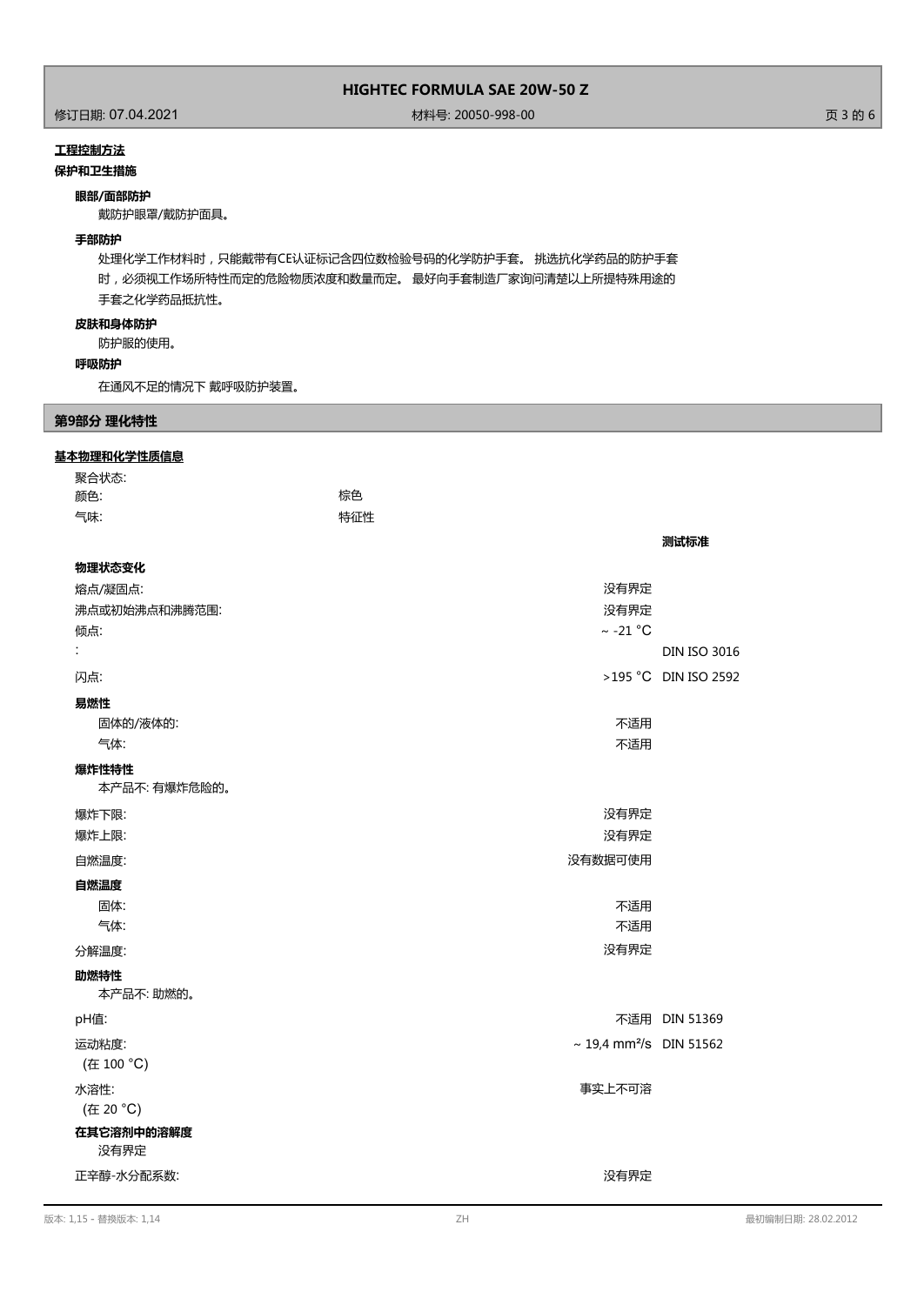| <b>HIGHTEC FORMULA SAE 20W-50 Z</b> |                                     |         |
|-------------------------------------|-------------------------------------|---------|
| 修订日期: 07.04.2021                    | 材料号: 20050-998-00                   | 页 4 的 6 |
| 蒸汽压力:<br>(在 20 °C)                  | <0,1 hPa 计算.                        |         |
| 相对密度 (在 15 °C):                     | ~ 0,883 g/cm <sup>3</sup> DIN 51757 |         |
| 相对蒸汽密度:                             | 没有界定                                |         |
| 其他资料或数据                             |                                     |         |
| 其他安全特性                              |                                     |         |
| 溶剂分离测试:                             | 没有数据可使用                             |         |
| 溶剂含量:                               | 没有/没有 溶剂                            |         |
| 固体:                                 | $\mathbf 0$                         |         |
| 蒸发速率:                               | 没有界定                                |         |
| 其他资料                                |                                     |         |
| 没有/没有                               |                                     |         |

## **第10部分 稳定性和反应性**

## **反应性**

当按规定处理和存储时无有害反应。

## **稳定性**

该产品在正常室温存储时是稳定。

## **危险反应**

无已知的危险反应。

## **避免接触的条件**

没有/没有

## **禁配物**

没有相关信息。

## **危险的分解产物**

无已知的危险分解产物。

## **第11部分 毒理学信息**

## **急性毒性**

## **急性毒性**

对呼吸道的刺激作用: 勿吸入气体/蒸气。

### **测试的补充说明**

根据(EC)第1272/2008号条例[化学品分类及标记全球协调制度],该混合物不属于危险品范畴。

# **实务经验**

不适用

## **第12部分 生态学信息**

## **生态毒性**

本产品不: 生态毒性。

# **持久性和降解性**

本产品未经检验。

# **生物富集或生物积累性**

本产品未经检验。

## **土壤中的迁移性**

本产品未经检验。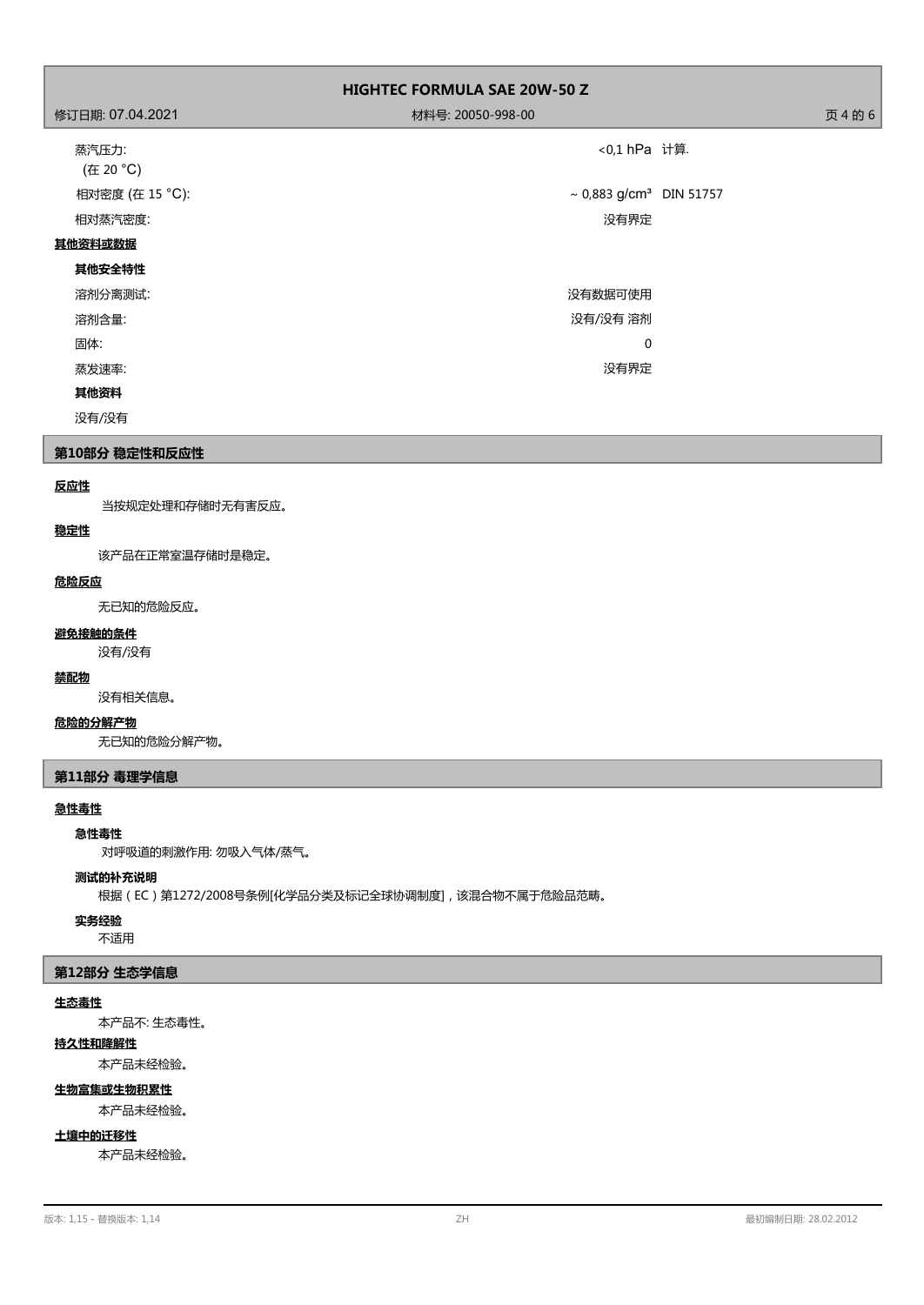修订日期: 07.04.2021 材料号: 20050-998-00 页 5 的 6

### **其他有害作用**

没有相关信息。

### **其他资料**

避免释放到环境中。

## **第13部分 废弃处置**

## **废弃物处置方法**

#### **建议**

勿使之进入地下水或水域。 根据官署的规定处理废物。

#### **受污染的容器和包装的处置方法**

用很多水清洗。 完全清空的包装材料可以回收再利用。

### **第14部分 运输信息**

# **海运 (IMDG) UN号:** 根据运输法规,未被分类为危险品。 及后的,我们在**输入机**;<br>《法》中书 根据运输法规,未被分类为危险品。 **联合国危险性分类:** 根据运输法规,未被分类为危险品。 **包装类别:** 网络卡尔卡尔卡尔卡尔卡尔卡尔卡尔特尔特尔特尔特尔特尔特尔特尔特尔特尔特尔特尔特 **空运 (ICAO-TI/IATA-DGR) UN号: UN号: WEDFING THE PERITH THE PROPERTIES REPORT** RELATIONS RELATIONS RELATIONS RELATIONS RELATIONS RELATIONS RELATIONS RELATIONS RELATIONS RELATIONS RELATIONS RELATIONS RELATIONS RELATIONS RELATIONS RELATIONS RELA **联合国运输名称:** 根据运输法规,未被分类为危险品。 所以,我们的工作分类<br>第一节 根据运输法规,未被分类为危险品。 包装类别: **包装类别: インチン インチン おおし 根据运输法规,未被分类为危险品。 对环境的危害** 对环境有害的物质: カランド インタン かいしゃ 不

#### **使用者特殊预防措施**

根据运输法规,未被分类为危险品。

## **大宗货物运输根据 MARPOL-公约 73/78 附录 II 和 IBC-Code**

根据运输法规,未被分类为危险品。

#### **第15部分 法规信息**

#### **化学品的安全、健康和环境条例**

#### **额外提示**

根据欧盟准则或各国各自的法律本产品没有标示的义务。

## **国家的规章**

#### **第16部分 其他信息**

## **变更**

此技术说明书与之前的版本有所变更,变更部分位于: 2,3,4,5,6,7,8,9,10,11,12,13,15.

## **缩略语和首字母缩写**

ADR: Accord européen sur le transport des marchandises dangereuses par Route (European Agreement concerning the International Carriage of Dangerous Goods by Road) IMDG: International Maritime Code for Dangerous Goods IATA: International Air Transport Association GHS: Globally Harmonized System of Classification and Labelling of Chemicals EINECS: European Inventory of Existing Commercial Chemical Substances ELINCS: European List of Notified Chemical Substances